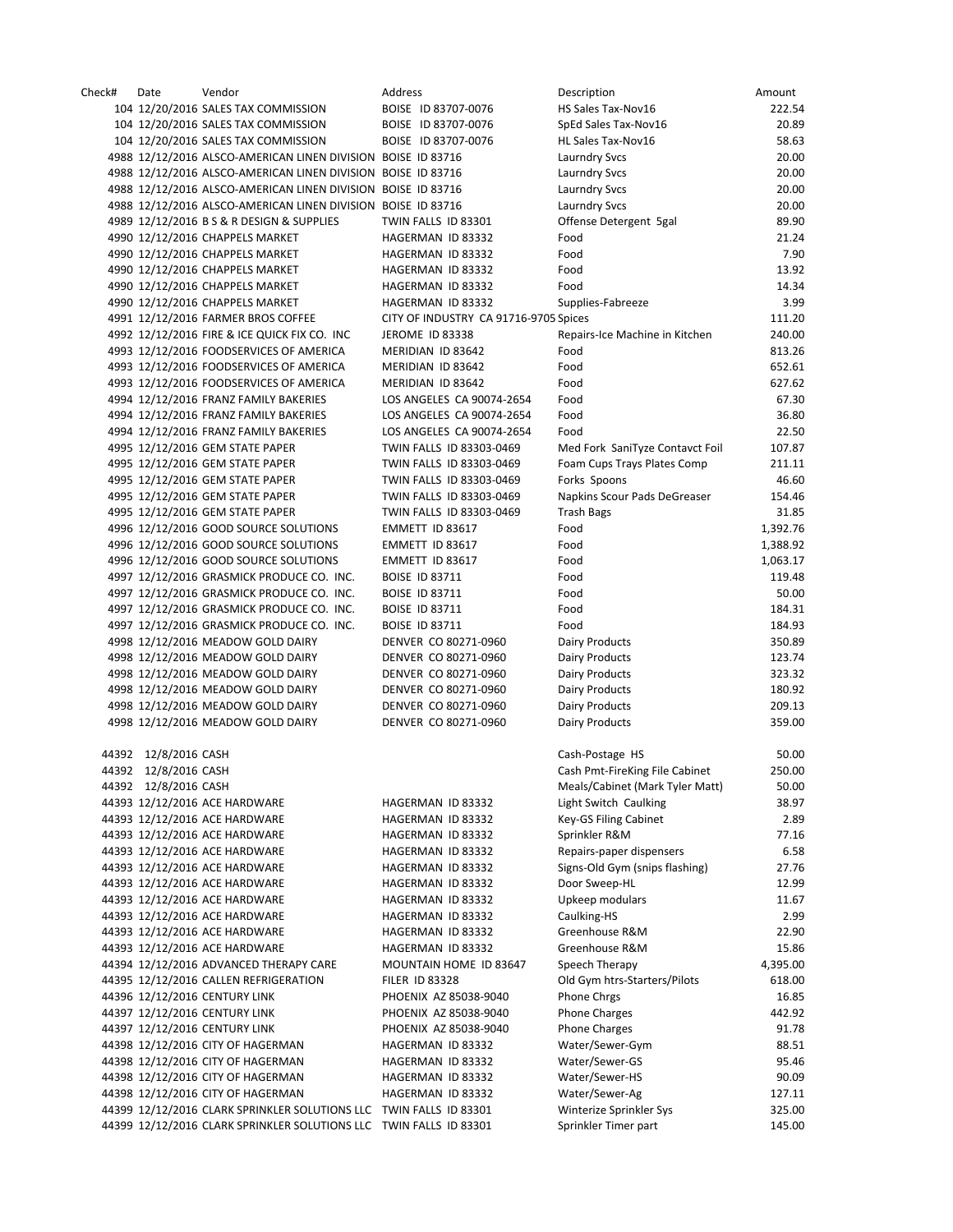44400 12/12/2016 CONNIE VAN KLEECK OTR/L GOOINDG ID 83330 Occupational Therapy 275.00 44401 12/12/2016 MATT COTTAM HAGERMAN ID 83332 Mlg‐CrossCountry Meets 389.12 44402 12/12/2016 GREAT AMERICA FINANCIAL SVCS DALLAS TX 75266‐0831 Copier Lease‐HS 155.00 44402 12/12/2016 GREAT AMERICA FINANCIAL SVCS DALLAS TX 75266-0831 Copier Lease-GS 155.00 44403 12/12/2016 HAGERMAN FIRE PROTECTION DIST HAGERMAN ID 83332 QRU Standby-5 FB games 175.00 44404 12/12/2016 KAREN HOFFMANN HAGERMAN ID 83332 MIg-WIDA Mtg Boise 76.00 44404 12/12/2016 KAREN HOFFMANN HAGERMAN ID 83332 Meal‐Wida Mtg Boise 8.47 44405 12/12/2016 HAGERMAN HIGH SCHOOL HAGERMAN ID 83332 Ntl FFA-Parking Fees 45.00 44405 12/12/2016 HAGERMAN HIGH SCHOOL HAGERMAN ID 83332 Ntl FFA‐Registratn D.Knapp 65.00 44405 12/12/2016 HAGERMAN HIGH SCHOOL HAGERMAN ID 83332 Ovrpmt‐Drills (Lowes Kress) 12.55 44405 12/12/2016 HAGERMAN HIGH SCHOOL HAGERMAN ID 83332 Ovrpmt‐Drills (Lowes Bolduc) 8.96 44405 12/12/2016 HAGERMAN HIGH SCHOOL HAGERMAN ID 83332 Ovrpmt-Apple Phone (Kress) 0.01 44406 12/12/2016 ID CAREER INFORMATION SYSTEM BOISE ID 83735‐0969 IdCIS‐Blliss High School 150.00 44406 12/12/2016 ID CAREER INFORMATION SYSTEM BOISE ID 83735‐0969 IdCIS‐Camas High School 150.00 44406 12/12/2016 ID CAREER INFORMATION SYSTEM BOISE ID 83735‐0969 IdCIS‐Dietrich High School 150.00 44406 12/12/2016 ID CAREER INFORMATION SYSTEM BOISE ID 83735-0969 IdCIS-Filer High School 152.00 44406 12/12/2016 ID CAREER INFORMATION SYSTEM BOISE ID 83735‐0969 IdCIS‐Glenns Ferry High Sch 150.00 44406 12/12/2016 ID CAREER INFORMATION SYSTEM BOISE ID 83735-0969 IdCIS-Gooding High School 269.00 44406 12/12/2016 ID CAREER INFORMATION SYSTEM BOISE ID 83735‐0969 IdCIS‐Hagerman High School 300.00 44406 12/12/2016 ID CAREER INFORMATION SYSTEM BOISE ID 83735‐0969 IdCIS‐Richfield High School 150.00 44406 12/12/2016 ID CAREER INFORMATION SYSTEM BOISE ID 83735‐0969 IdCIS‐Shoshone High School 375.00 44407 12/12/2016 IDAHO POWER COMPANY BOISE ID 83721‐0030 Power‐Gym 354.75 44407 12/12/2016 IDAHO POWER COMPANY BOISE ID 83721‐0030 Power‐Lites 105.00 44407 12/12/2016 IDAHO POWER COMPANY BOISE ID 83721-0030 Power-HS 2016 2016 1,293.87 44407 12/12/2016 IDAHO POWER COMPANY BOISE ID 83721‐0030 Power‐Pumps 42.57 44407 12/12/2016 IDAHO POWER COMPANY BOISE ID 83721‐0030 Power‐Ag 308.85 44407 12/12/2016 IDAHO POWER COMPANY BOISE ID 83721-0030 Power-GS 2,934.59 1,934.59 44408 12/12/2016 IT - INTEGRATED TECHNOLOGIES TWIN FALLS ID 83303-1843 Copier Maint-GS 507.15 44408 12/12/2016 IT ‐ INTEGRATED TECHNOLOGIES TWIN FALLS ID 83303‐1843 Copier Maint‐HS 314.16 44409 12/12/2016 MARK KRESS HAGERMAN ID 83332 Mlg‐2 ‐ ISBA mtg Boise 152.00 44409 12/12/2016 MARK KRESS HAGERMAN ID 83332 Mlg‐5 Distr Supt. Mtgs TF 152.00 44409 12/12/2016 MARK KRESS HAGERMAN ID 83332 Mlg-Boise FireKing cabinet 76.00 44409 12/12/2016 MARK KRESS HAGERMAN ID 83332 Mlg-Supt Mtg SunValley 64.60 44409 12/12/2016 MARK KRESS HAGERMAN ID 83332 Mlg-VB Champion Murtaugh 42.18 44410 12/12/2016 LOWE'S HOME IMPROVEMENT TWIN FALLS ID 83301 Concrete (Cottam Sr Proj) 54.45 44411 12/12/2016 MEDICAID DIVISON OF BOISE ID 83720-0036 Medicaid-School Match Nov16 5,358.31 44412 12/12/2016 TYLER MILLS **IDAHO FALLS ID 83401** MIg-AD Mtgs Boise TF 182.40 44413 12/12/2016 OFFICE DEPOT CHICAGO IL 60680-1040 Bandages-GS 57.99 57.99 44414 12/12/2016 PRO ACTIVE ADVANTAGE LLC GOODING ID 83330 Behavior Svcs 1,672.50 44414 12/12/2016 PRO ACTIVE ADVANTAGE LLC GOODING ID 83330 Behavior Svcs 30 100.75 44414 12/12/2016 PRO ACTIVE ADVANTAGE LLC GOODING ID 83330 Behavior Svcs 2,088.00 44414 12/12/2016 PRO ACTIVE ADVANTAGE LLC GOODING ID 83330 Behavior Svcs 2,120.25 44414 12/12/2016 PRO ACTIVE ADVANTAGE LLC GOODING ID 83330 Behavior Svcs 93.00 44414 12/12/2016 PRO ACTIVE ADVANTAGE LLC GOODING ID 83330 Behavior Svcs 473.25 44415 12/12/2016 REGION IV SUPT ASSOCIATION WENDELL ID 83355 2016 Supt Annual Dues 150.00 44416 12/12/2016 SYRINGA NETWORKS LLC BOISE ID 83713 Internet Connectivity 1,195.00 44416 12/12/2016 SYRINGA NETWORKS LLC BOISE ID 83713 Internet Connectivity 1,195.00 44417 12/12/2016 TREASURE VALLEY COFFEE INC BOISE ID 83713 Water-4 gallons 22.00 44418 12/12/2016 US BANKCORP CARD SVCS INC FARGO ND 58125‐6343 amzn:4‐Scientific Calculators/scie 38.32 44418 12/12/2016 US BANKCORP CARD SVCS INC<br>
FARGO ND 58125-6343 Super 8-2 Rm Crscntry/Cottam 67.50 44418 12/12/2016 US BANKCORP CARD SVCS INC FARGO ND 58125‐6343 amzn:1 Cosair Pwr Supply 750w 59.99 44418 12/12/2016 US BANKCORP CARD SVCS INC FARGO ND 58125‐6343 amzn:1‐NZXT Full Comptr Case 84.99 44418 12/12/2016 US BANKCORP CARD SVCS INC FARGO ND 58125‐6343 amzn:1‐Tandberg Remote Control 49.00 44418 12/12/2016 US BANKCORP CARD SVCS INC FARGO ND 58125‐6343 amzn:Printer Toner (brother printe 169.00 44418 12/12/2016 US BANKCORP CARD SVCS INC FARGO ND 58125‐6343 amzn:5‐AirCraft Rust Remover (BBQ) 78.45 44418 12/12/2016 US BANKCORP CARD SVCS INC FARGO ND 58125‐6343 amzn:2‐Paint Masks 25.64 44418 12/12/2016 US BANKCORP CARD SVCS INC FARGO ND 58125‐6343 amzn:1‐Ubiquiti Cloud Key remote 77.99 44418 12/12/2016 US BANKCORP CARD SVCS INC FARGO ND 58125‐6343 amzn:3‐iPad Screen Protectors 23.97 44418 12/12/2016 US BANKCORP CARD SVCS INC FARGO ND 58125‐6343 amzn:3 iPad Air Case for Apple iPa 29.97 44418 12/12/2016 US BANKCORP CARD SVCS INC FARGO ND 58125‐6343 amzn:3‐Anker Bluetooth for iPad Ai 107.97 44418 12/12/2016 US BANKCORP CARD SVCS INC FARGO ND 58125‐6343 Hotel‐K.Hoffmann WIDA Trng 91.00 44418 12/12/2016 US BANKCORP CARD SVCS INC FARGO ND 58125‐6343 Courtyd‐Rm/Ray Hoffmann FACE Bse 139.00 44418 12/12/2016 US BANKCORP CARD SVCS INC FARGO ND 58125‐6343 amzn:1‐Linortek Netbell Contrl (Be 235.78 44418 12/12/2016 US BANKCORP CARD SVCS INC FARGO ND 58125‐6343 ETS‐Parapro Praxis‐Mela Thornley 55.00

44399 12/12/2016 CLARK SPRINKLER SOLUTIONS LLC TWIN FALLS ID 83301 Install Rain Bird timer-FBfield 50.00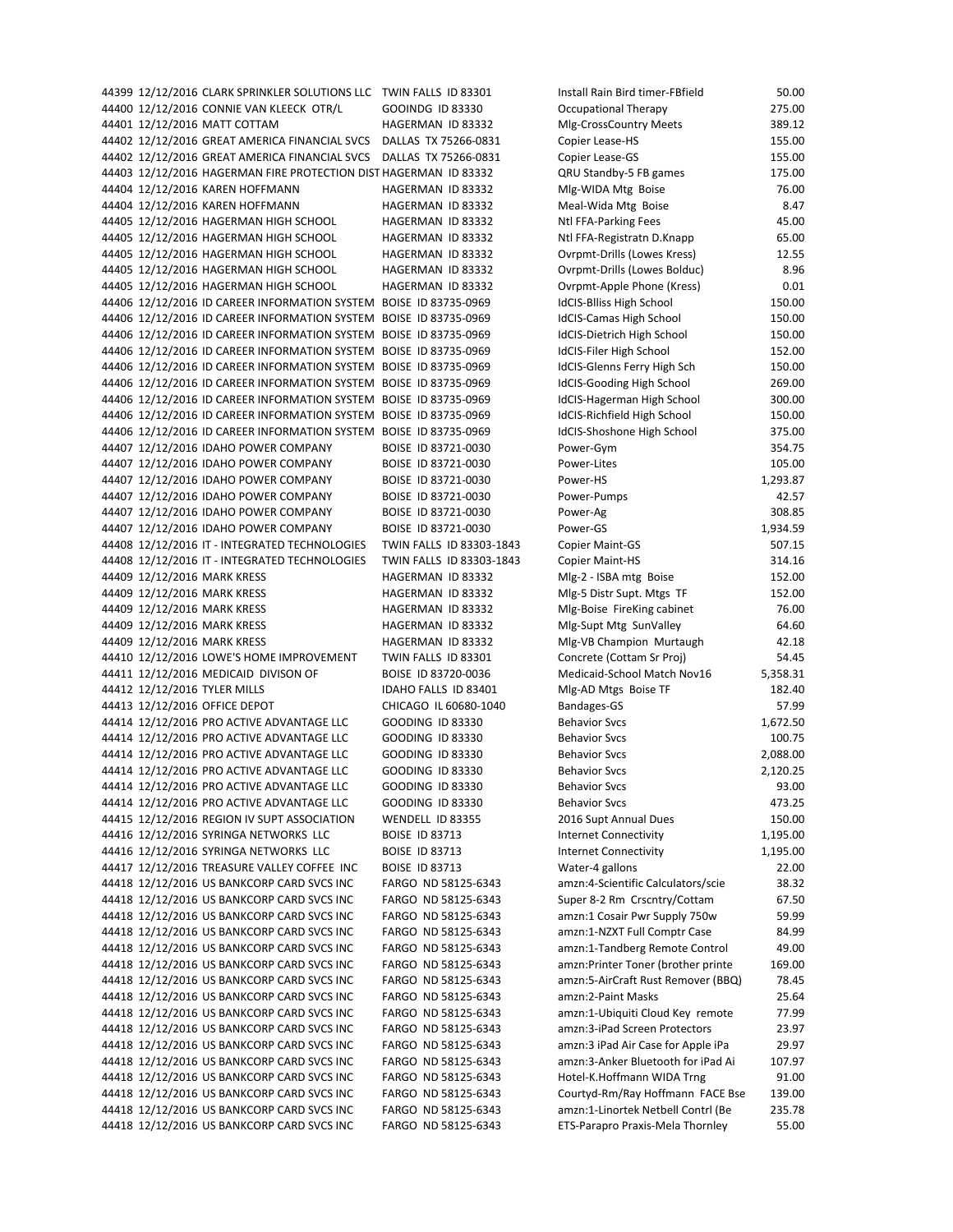|  | 44418 12/12/2016 US BANKCORP CARD SVCS INC                             | FARGO ND 58125-6343                          | HS-200 Concrete Inserts                          | 116.00             |
|--|------------------------------------------------------------------------|----------------------------------------------|--------------------------------------------------|--------------------|
|  | 44418 12/12/2016 US BANKCORP CARD SVCS INC                             | FARGO ND 58125-6343                          | bolts                                            | 18.00              |
|  | 44418 12/12/2016 US BANKCORP CARD SVCS INC                             | FARGO ND 58125-6343                          | <b>HS Flat Washers</b>                           | 8.00               |
|  | 44418 12/12/2016 US BANKCORP CARD SVCS INC                             | FARGO ND 58125-6343                          | freight                                          | 51.79              |
|  | 44418 12/12/2016 US BANKCORP CARD SVCS INC                             | FARGO ND 58125-6343                          | ETS-Parapro Praxis-Tina Butts (Pro               | 55.00              |
|  | 44418 12/12/2016 US BANKCORP CARD SVCS INC                             | FARGO ND 58125-6343                          | ETS-Parapro Praxis-Mela Thornley (               | 55.00              |
|  | 44418 12/12/2016 US BANKCORP CARD SVCS INC                             | FARGO ND 58125-6343                          | GS-San Diego Zoo video conf                      | 129.00             |
|  | 44418 12/12/2016 US BANKCORP CARD SVCS INC                             | FARGO ND 58125-6343                          | <b>HS Library Books</b>                          | 13.21              |
|  | 44418 12/12/2016 US BANKCORP CARD SVCS INC                             | FARGO ND 58125-6343                          | Credit w/Amazon-Library bks                      | (0.27)             |
|  | 44418 12/12/2016 US BANKCORP CARD SVCS INC                             | FARGO ND 58125-6343                          | amzn:1-Economy Box (Bell Sys)                    | 15.54              |
|  | 44419 12/12/2016 VALLEY WIDE COOP INC                                  | JEROME ID 83338-6138                         | LPGas-HS 600.8g-\$1.24                           | 744.99             |
|  | 44419 12/12/2016 VALLEY WIDE COOP INC                                  | JEROME ID 83338-6138                         | LPGas-HS 400.1g-\$1.15g                          | 460.12             |
|  | 44419 12/12/2016 VALLEY WIDE COOP INC                                  | JEROME ID 83338-6138                         | LPGas-Ag 350.0g-\$1.15                           | 402.50             |
|  | 44420 12/12/2016 VERIZON WIRELESS                                      | DALLAS TX 75266-0108                         | Cell Ph-D.Knapp-Oct16                            | 52.94              |
|  | 44420 12/12/2016 VERIZON WIRELESS                                      | DALLAS TX 75266-0108                         | Cell Phone-Dan Knapp                             | 53.19              |
|  | 44420 12/12/2016 VERIZON WIRELESS                                      | DALLAS TX 75266-0108                         | Cell Ph-M.Cottam-Oct16                           | 52.94              |
|  | 44420 12/12/2016 VERIZON WIRELESS                                      | DALLAS TX 75266-0108                         | Eq-Cell Ph M.Cottam-Oct16                        | 149.99             |
|  | 44420 12/12/2016 VERIZON WIRELESS                                      | DALLAS TX 75266-0108                         | Cell Phone-Matt Cottam                           | 52.94              |
|  | 44420 12/12/2016 VERIZON WIRELESS                                      | DALLAS TX 75266-0108                         | Cell Ph-AJ Perkins-Oct16                         | 52.94              |
|  | 44420 12/12/2016 VERIZON WIRELESS                                      | DALLAS TX 75266-0108                         | <b>Cell Phone-AJ Perkins</b>                     | 52.94              |
|  | 44420 12/12/2016 VERIZON WIRELESS                                      | DALLAS TX 75266-0108                         | Eq-Cell Ph M.Cottam PERS-Oct16                   | 99.99              |
|  | 44420 12/12/2016 VERIZON WIRELESS                                      | DALLAS TX 75266-0108                         | Eq-Cell Ph M.Cottam PERS-Oct16                   | 99.99              |
|  | 44420 12/12/2016 VERIZON WIRELESS                                      | DALLAS TX 75266-0108                         | Eq-Cell Ph M.Cottam PERS-Oct16                   | 149.99             |
|  | 44420 12/12/2016 VERIZON WIRELESS                                      | DALLAS TX 75266-0108                         | Eq-Cell Ph M.Cottam PERS-Oct16                   | 599.98             |
|  | 44420 12/12/2016 VERIZON WIRELESS                                      | DALLAS TX 75266-0108                         | Cell Equip Credit                                | (299.99)           |
|  | 44420 12/12/2016 VERIZON WIRELESS                                      | DALLAS TX 75266-0108                         | Cell Equip Credit                                | (99.99)<br>(299.99 |
|  | 44420 12/12/2016 VERIZON WIRELESS                                      | DALLAS TX 75266-0108                         | Cell Equip Credit                                |                    |
|  | 44420 12/12/2016 VERIZON WIRELESS                                      | DALLAS TX 75266-0108                         | S&L Adj-1Yr Prior-Vol                            | (1,747.72)         |
|  | 44420 12/12/2016 VERIZON WIRELESS                                      | DALLAS TX 75266-0108<br>DALLAS TX 75266-0108 | REFUND Recv'd 12/8/16<br>Cell Ph-C.Jackson-Oct16 | 459.27<br>26.48    |
|  | 44420 12/12/2016 VERIZON WIRELESS<br>44420 12/12/2016 VERIZON WIRELESS | DALLAS TX 75266-0108                         | Cell Ph-M.Kress-Oct16                            | 52.94              |
|  | 44420 12/12/2016 VERIZON WIRELESS                                      | DALLAS TX 75266-0108                         | Cell Ph-S.Smith-Oct16                            | 52.94              |
|  | 44420 12/12/2016 VERIZON WIRELESS                                      | DALLAS TX 75266-0108                         | Cell Ph-T.Mills-Oct16                            | 52.94              |
|  | 44420 12/12/2016 VERIZON WIRELESS                                      | DALLAS TX 75266-0108                         | <b>Cell Phone-Mark Kress</b>                     | 52.94              |
|  | 44420 12/12/2016 VERIZON WIRELESS                                      | DALLAS TX 75266-0108                         | Cell Phone-Steve Smith                           | 52.94              |
|  | 44420 12/12/2016 VERIZON WIRELESS                                      | DALLAS TX 75266-0108                         | Cell Phone-Tyler Mills                           | 52.94              |
|  | 44420 12/12/2016 VERIZON WIRELESS                                      | DALLAS TX 75266-0108                         | Eq-Cell Ph M Kress HS FB-Oct16                   | 199.99             |
|  | 44420 12/12/2016 VERIZON WIRELESS                                      | DALLAS TX 75266-0108                         | Cell Phone-Craig Jackson                         | 26.48              |
|  | 44421 12/12/2016 WALMART COMMUNITY                                     | ATLANTA GA 30353-0934                        | Santa Suit-T.Mills                               | 50.00              |
|  | 44422 12/12/2016 WICKHAM ENTERPRISES INC.                              | HAGERMAN ID 83332                            | Propane for Floor Burnisher                      | 13.00              |
|  | 44423 12/12/2016 ZIGGY EXPRESS HAGERMAN                                | <b>BLISS ID 83314</b>                        | Fuel - Bus to GBB                                | 30.00              |
|  | 44424 12/12/2016 ACTION PRINTING                                       | <b>BUHL ID 83316</b>                         | <b>Purchase Orders-HS</b>                        | 150.00             |
|  | 44425 12/12/2016 BOISE STATE UNIVERSITY                                | <b>BOISE ID 83725</b>                        | Stdnt Meals-College Career/BSU                   | 58.20              |
|  | 44426 12/12/2016 RAY HOFFMANN                                          | HAGERMAN ID 83332                            | Mlg-Boise Community Engagement Cn                | 76.00              |
|  | 44426 12/12/2016 RAY HOFFMANN                                          | HAGERMAN ID 83332                            | Meals-Comm Engagement Cnf                        | 33.00              |
|  | 44453 12/20/2016 AMERICAN FIDELITY CO - HSA                            |                                              | Am Fidelity - HSA Svg - 122016                   | 8.39               |
|  | 44453 12/20/2016 AMERICAN FIDELITY CO - HSA                            |                                              | Am Fidelity - HSA Svg - 122016                   | 84.30              |
|  | 44453 12/20/2016 AMERICAN FIDELITY CO - HSA                            |                                              | Am Fidelity - HSA Svg - 122016                   | 12.09              |
|  | 44453 12/20/2016 AMERICAN FIDELITY CO - HSA                            |                                              | Am Fidelity - HSA Svg - 122016                   | 17.34              |
|  | 44453 12/20/2016 AMERICAN FIDELITY CO - HSA                            |                                              | Am Fidelity - HSA Svg - 122016                   | 163.16             |
|  | 44453 12/20/2016 AMERICAN FIDELITY CO - HSA                            |                                              | Am Fidelity - HSA Svg - 122016                   | 130.78             |
|  | 44453 12/20/2016 AMERICAN FIDELITY CO - HSA                            |                                              | Am Fidelity - HSA Svg - 122016                   | 5.44               |
|  | 44454 12/20/2016 BLUE CROSS OF IDAHO                                   | BOISE ID 83707-0948                          | Blue Cross - HSA - 122016                        | 45.91              |
|  | 44454 12/20/2016 BLUE CROSS OF IDAHO                                   | BOISE ID 83707-0948                          | Blue Cross - HSA - 122016                        | 1,702.86           |
|  | 44454 12/20/2016 BLUE CROSS OF IDAHO                                   | BOISE ID 83707-0948                          | <b>Blue Cross - 122016</b>                       | 938.46             |
|  | 44454 12/20/2016 BLUE CROSS OF IDAHO                                   | BOISE ID 83707-0948                          | <b>Blue Cross - 122016</b>                       | 19.11              |
|  | 44454 12/20/2016 BLUE CROSS OF IDAHO                                   | BOISE ID 83707-0948                          | Blue Cross - HSA - 122016                        | 94.87              |
|  | 44454 12/20/2016 BLUE CROSS OF IDAHO                                   | BOISE ID 83707-0948                          | <b>Blue Cross - 122016</b>                       | 4,525.94           |
|  | 44454 12/20/2016 BLUE CROSS OF IDAHO                                   | BOISE ID 83707-0948                          | <b>Blue Cross - 122016</b>                       | 478.41             |
|  | 44454 12/20/2016 BLUE CROSS OF IDAHO                                   | BOISE ID 83707-0948                          | <b>Blue Cross - 122016</b>                       | 290.99             |
|  | 44454 12/20/2016 BLUE CROSS OF IDAHO                                   | BOISE ID 83707-0948                          | <b>Blue Cross - 122016</b>                       | 301.64             |
|  | 44454 12/20/2016 BLUE CROSS OF IDAHO                                   | BOISE ID 83707-0948                          | <b>Blue Cross - 122016</b>                       | 626.82             |
|  | 44454 12/20/2016 BLUE CROSS OF IDAHO                                   | BOISE ID 83707-0948                          | <b>Blue Cross - 122016</b>                       | 54.22              |
|  | 44454 12/20/2016 BLUE CROSS OF IDAHO                                   | BOISE ID 83707-0948                          | <b>Blue Cross - 122016</b>                       | 102.58             |
|  | 44454 12/20/2016 BLUE CROSS OF IDAHO                                   | BOISE ID 83707-0948                          | <b>Blue Cross - 122016</b>                       | 1,036.67           |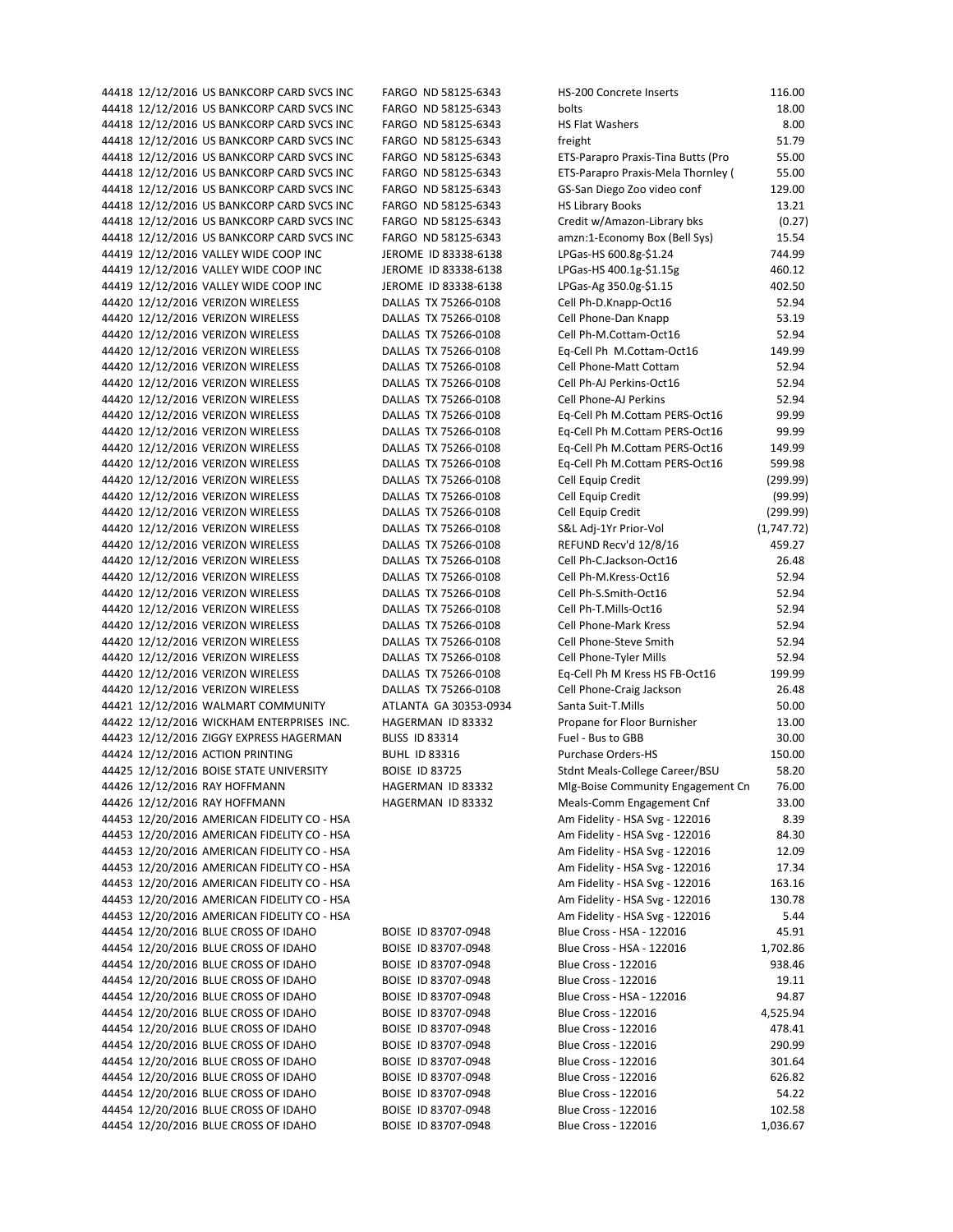| 44454 12/20/2016 BLUE CROSS OF IDAHO | BOISE ID 83707-0948 | <b>Blue Cross - 122016</b> | 50.49    |
|--------------------------------------|---------------------|----------------------------|----------|
| 44454 12/20/2016 BLUE CROSS OF IDAHO | BOISE ID 83707-0948 | Blue Cross - 122016        | 508.11   |
| 44454 12/20/2016 BLUE CROSS OF IDAHO | BOISE ID 83707-0948 | Blue Cross - HSA - 122016  | 384.07   |
| 44454 12/20/2016 BLUE CROSS OF IDAHO | BOISE ID 83707-0948 | Blue Cross - HSA - 122016  | 892.74   |
|                                      |                     |                            |          |
| 44454 12/20/2016 BLUE CROSS OF IDAHO | BOISE ID 83707-0948 | Blue Cross - 122016        | 2,666.34 |
| 44454 12/20/2016 BLUE CROSS OF IDAHO | BOISE ID 83707-0948 | Blue Cross - 122016        | 108.42   |
| 44454 12/20/2016 BLUE CROSS OF IDAHO | BOISE ID 83707-0948 | <b>Blue Cross - 122016</b> | 1,091.10 |
|                                      |                     |                            |          |
| 44455 12/20/2016 HJSD - IRS          |                     | IRS-Fica - 122016          | 173.95   |
| 44455 12/20/2016 HJSD - IRS          |                     | IRS-Fica - 122016          | 245.08   |
| 44455 12/20/2016 HJSD - IRS          |                     | IRS-Fica - 122016          | 43.52    |
| 44455 12/20/2016 HJSD - IRS          |                     | IRS-Fica - 122016          | 15.13    |
|                                      |                     |                            |          |
| 44455 12/20/2016 HJSD - IRS          |                     | IRS-Medicare - 122016      | 17.71    |
| 44455 12/20/2016 HJSD - IRS          |                     | IRS-Fica - 122016          | 413.33   |
| 44455 12/20/2016 HJSD - IRS          |                     | IRS-Fica - 122016          | 314.98   |
| 44455 12/20/2016 HJSD - IRS          |                     | IRS-Fica - 122016          | 20.72    |
|                                      |                     |                            |          |
| 44455 12/20/2016 HJSD - IRS          |                     | IRS-Fica - 122016          | 51.32    |
| 44455 12/20/2016 HJSD - IRS          |                     | IRS-Fica - 122016          | 245.48   |
| 44455 12/20/2016 HJSD - IRS          |                     | IRS-Fica - 122016          | 34.60    |
| 44455 12/20/2016 HJSD - IRS          |                     | IRS-Fica - 122016          | 3,198.21 |
|                                      |                     |                            |          |
| 44455 12/20/2016 HJSD - IRS          |                     | IRS-Fica - 122016          | 55.96    |
| 44455 12/20/2016 HJSD - IRS          |                     | IRS-Fica - 122016          | 726.53   |
| 44455 12/20/2016 HJSD - IRS          |                     | IRS-Medicare - 122016      | 35.08    |
| 44455 12/20/2016 HJSD - IRS          |                     | IRS-Medicare - 122016      | 204.60   |
|                                      |                     |                            |          |
| 44455 12/20/2016 HJSD - IRS          |                     | IRS-Medicare - 122016      | 23.57    |
| 44455 12/20/2016 HJSD - IRS          |                     | IRS-Medicare - 122016      | 85.81    |
| 44455 12/20/2016 HJSD - IRS          |                     | IRS-Fica - 122016          | 17.71    |
| 44455 12/20/2016 HJSD - IRS          |                     | IRS-Medicare - 122016      | 248.69   |
|                                      |                     |                            |          |
| 44455 12/20/2016 HJSD - IRS          |                     | IRS-Fica - 122016          | 475.69   |
| 44455 12/20/2016 HJSD - IRS          |                     | IRS-Fica - 122016          | 106.04   |
| 44455 12/20/2016 HJSD - IRS          |                     | IRS-Fica - 122016          | 397.43   |
| 44455 12/20/2016 HJSD - IRS          |                     | IRS-Fica - 122016          | 679.87   |
|                                      |                     |                            |          |
| 44455 12/20/2016 HJSD - IRS          |                     | IRS-Fica - 122016          | 2,295.44 |
| 44455 12/20/2016 HJSD - IRS          |                     | IRS-Fica - 122016          | 251.09   |
| 44455 12/20/2016 HJSD - IRS          |                     | IRS-Fica - 122016          | 83.05    |
| 44456 12/20/2016 HJSD - PERSI        |                     | PERSI-Retirement - 122016  | 4,861.89 |
|                                      |                     |                            |          |
| 44456 12/20/2016 HJSD - PERSI        |                     | PERSI-Sick Leave - 122016  | 2.78     |
| 44456 12/20/2016 HJSD - PERSI        |                     | PERSI-Sick Leave - 122016  | 2.78     |
| 44456 12/20/2016 HJSD - PERSI        |                     | PERSI-Retirement - 122016  | 755.90   |
| 44456 12/20/2016 HJSD - PERSI        |                     | PERSI-Retirement - 122016  | 479.58   |
|                                      |                     |                            |          |
| 44456 12/20/2016 HJSD - PERSI        |                     | PERSI-Retirement - 122016  | 1,197.34 |
| 44456 12/20/2016 HJSD - PERSI        |                     | PERSI-Retirement - 122016  | 65.00    |
| 44456 12/20/2016 HJSD - PERSI        |                     | PERSI-Sick Leave - 122016  | 78.03    |
| 44456 12/20/2016 HJSD - PERSI        |                     | PERSI-Sick Leave - 122016  | 122.69   |
|                                      |                     |                            |          |
| 44456 12/20/2016 HJSD - PERSI        |                     | PERSI-Retirement - 122016  | 285.58   |
| 44456 12/20/2016 HJSD - PERSI        |                     | PERSI-Sick Leave - 122016  | 16.63    |
| 44456 12/20/2016 HJSD - PERSI        |                     | PERSI-Retirement - 122016  | 27.09    |
| 44456 12/20/2016 HJSD - PERSI        |                     | PERSI-Sick Leave - 122016  | 29.26    |
|                                      |                     |                            |          |
| 44456 12/20/2016 HJSD - PERSI        |                     | PERSI-Retirement - 122016  | 82.80    |
| 44456 12/20/2016 HJSD - PERSI        |                     | PERSI-Retirement - 122016  | 761.68   |
| 44456 12/20/2016 HJSD - PERSI        |                     | PERSI-Retirement - 122016  | 162.25   |
| 44456 12/20/2016 HJSD - PERSI        |                     | PERSI-Retirement - 122016  | 687.91   |
|                                      |                     |                            |          |
| 44456 12/20/2016 HJSD - PERSI        |                     | PERSI-Retirement - 122016  | 420.02   |
| 44456 12/20/2016 HJSD - PERSI        |                     | PERSI-Retirement - 122016  | 141.50   |
| 44456 12/20/2016 HJSD - PERSI        |                     | PERSI-Retirement - 122016  | 1,071.57 |
| 44456 12/20/2016 HJSD - PERSI        |                     | PERSI-Retirement - 122016  | 101.63   |
|                                      |                     |                            |          |
| 44456 12/20/2016 HJSD - PERSI        |                     | PERSI-Retirement - 122016  | 150.76   |
| 44456 12/20/2016 HJSD - PERSI        |                     | PERSI-Sick Leave - 122016  | 15.45    |
| 44456 12/20/2016 HJSD - PERSI        |                     | PERSI-Retirement - 122016  | 30.60    |
| 44456 12/20/2016 HJSD - PERSI        |                     | PERSI-Sick Leave - 122016  | 70.50    |
|                                      |                     |                            |          |
| 44456 12/20/2016 HJSD - PERSI        |                     | PERSI-Sick Leave - 122016  | 3.14     |
| 44456 12/20/2016 HJSD - PERSI        |                     | PERSI-Retirement - 122016  | 260.86   |
| 44456 12/20/2016 HJSD - PERSI        |                     | PERSI-Retirement - 122016  | 367.75   |
| 44456 12/20/2016 HJSD - PERSI        |                     | PERSI-Sick Leave - 122016  | 43.05    |
|                                      |                     |                            |          |
| 44456 12/20/2016 HJSD - PERSI        |                     | PERSI-Retirement - 122016  | 30.98    |
| 44456 12/20/2016 HJSD - PERSI        |                     | PERSI-Sick Leave - 122016  | 14.50    |
|                                      |                     |                            |          |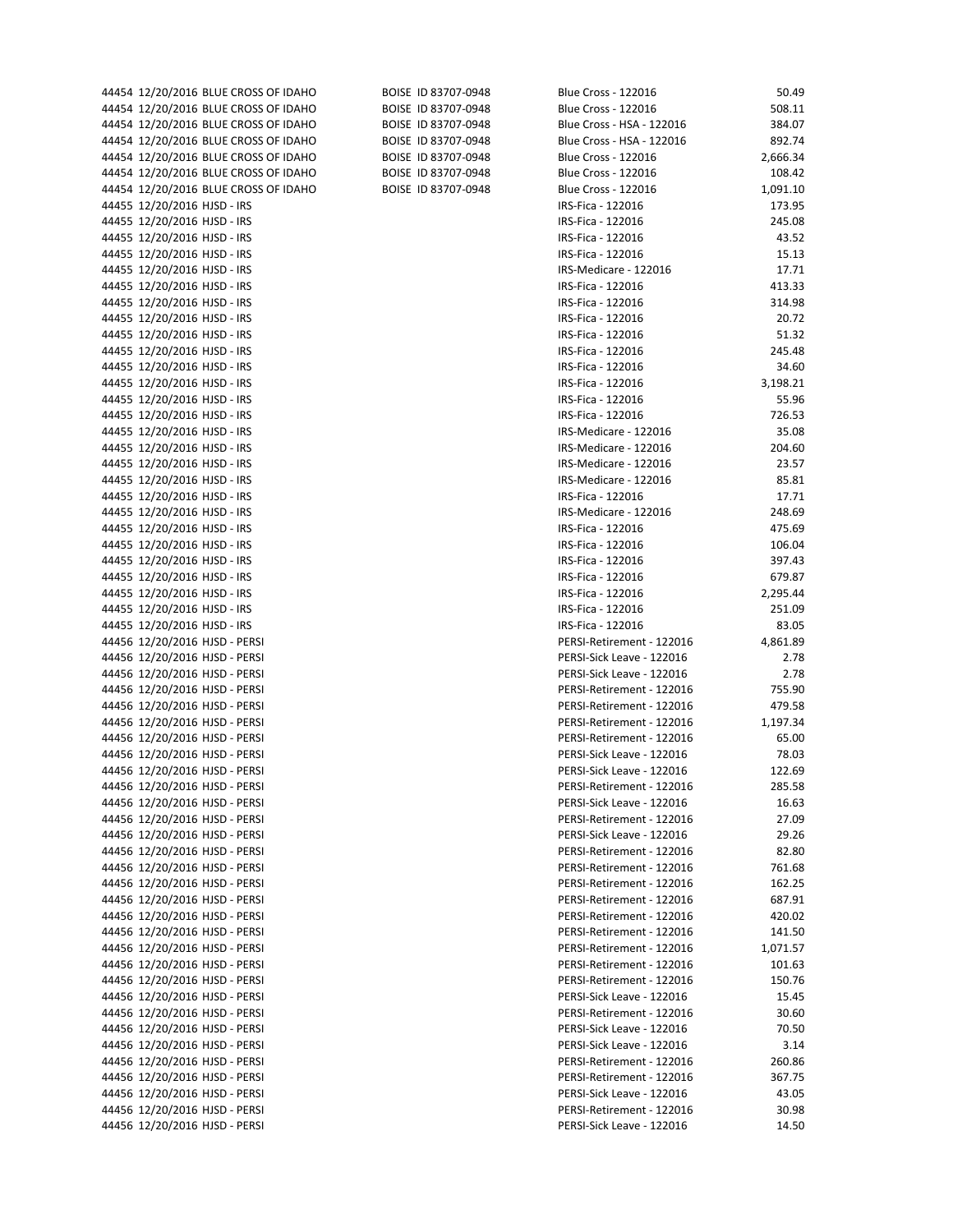|        | 44456 12/20/2016 HJSD - PERSI |                                            |          |                        | PERSI-Sick Leave - 122016 | 26.74    |       |
|--------|-------------------------------|--------------------------------------------|----------|------------------------|---------------------------|----------|-------|
|        | 44456 12/20/2016 HJSD - PERSI |                                            |          |                        | PERSI-Sick Leave - 122016 | 37.69    |       |
|        | 44456 12/20/2016 HJSD - PERSI |                                            |          |                        | PERSI-Sick Leave - 122016 | 3.17     |       |
|        | 44456 12/20/2016 HJSD - PERSI |                                            |          |                        | PERSI-Sick Leave - 122016 | 5.41     |       |
|        | 44456 12/20/2016 HJSD - PERSI |                                            |          |                        | PERSI-Retirement - 122016 | 52.88    |       |
|        | 44456 12/20/2016 HJSD - PERSI |                                            |          |                        | PERSI-Retirement - 122016 | 326.68   |       |
|        | 44456 12/20/2016 HJSD - PERSI |                                            |          |                        | PERSI-Retirement - 122016 | 52.43    |       |
|        | 44456 12/20/2016 HJSD - PERSI |                                            |          |                        | PERSI-Retirement - 122016 | 27.09    |       |
|        | 44456 12/20/2016 HJSD - PERSI |                                            |          |                        | PERSI-Sick Leave - 122016 | 361.17   |       |
|        | 44456 12/20/2016 HJSD - PERSI |                                            |          |                        | PERSI-Sick Leave - 122016 | 465.45   |       |
|        | 44456 12/20/2016 HJSD - PERSI |                                            |          |                        | PERSI-Sick Leave - 122016 | 77.46    |       |
|        | 44456 12/20/2016 HJSD - PERSI |                                            |          |                        | PERSI-Sick Leave - 122016 | 49.15    |       |
|        |                               |                                            |          |                        |                           |          |       |
|        | 44456 12/20/2016 HJSD - PERSI |                                            |          |                        | PERSI-Sick Leave - 122016 | 33.48    |       |
|        | 44456 12/20/2016 HJSD - PERSI |                                            |          |                        | PERSI-Sick Leave - 122016 | 5.37     |       |
|        | 44456 12/20/2016 HJSD - PERSI |                                            |          |                        | PERSI-Sick Leave - 122016 | 109.79   |       |
|        | 44456 12/20/2016 HJSD - PERSI |                                            |          |                        | PERSI-Sick Leave - 122016 | 10.41    |       |
|        | 44456 12/20/2016 HJSD - PERSI |                                            |          |                        | PERSI-Retirement - 122016 | 78.52    |       |
|        | 44456 12/20/2016 HJSD - PERSI |                                            |          |                        | PERSI-Sick Leave - 122016 | 8.49     |       |
|        | 44456 12/20/2016 HJSD - PERSI |                                            |          |                        | PERSI-Sick Leave - 122016 | 8.05     |       |
|        | 44456 12/20/2016 HJSD - PERSI |                                            |          |                        | PERSI-Sick Leave - 122016 | 6.66     |       |
|        | 44456 12/20/2016 HJSD - PERSI |                                            |          |                        | PERSI-Retirement - 122016 | 3,524.45 |       |
|        |                               | 44457 12/20/2016 STANDARD INSURANCE CO.    |          | PORTLAND OR 97228-6367 | Standard-Life - 122016    | 13.74    |       |
|        |                               | 44457 12/20/2016 STANDARD INSURANCE CO.    |          | PORTLAND OR 97228-6367 | Standard-Life - 122016    | 0.16     |       |
|        |                               | 44457 12/20/2016 STANDARD INSURANCE CO.    |          | PORTLAND OR 97228-6367 | Standard-Life - 122016    | 2.00     |       |
|        |                               | 44457 12/20/2016 STANDARD INSURANCE CO.    |          | PORTLAND OR 97228-6367 | Standard-Life - 122016    | 0.82     |       |
|        |                               | 44457 12/20/2016 STANDARD INSURANCE CO.    |          | PORTLAND OR 97228-6367 | Standard-Life - 122016    | 15.91    |       |
|        |                               |                                            |          |                        |                           |          |       |
|        |                               | 44457 12/20/2016 STANDARD INSURANCE CO.    |          | PORTLAND OR 97228-6367 | Standard-Life - 122016    | 6.88     |       |
|        |                               | 44457 12/20/2016 STANDARD INSURANCE CO.    |          | PORTLAND OR 97228-6367 | Standard-Life - 122016    | 0.62     |       |
|        |                               | 44457 12/20/2016 STANDARD INSURANCE CO.    |          | PORTLAND OR 97228-6367 | Standard-Life - 122016    | 31.43    |       |
|        |                               | 44457 12/20/2016 STANDARD INSURANCE CO.    |          | PORTLAND OR 97228-6367 | Standard-Life - 122016    | 4.53     |       |
|        |                               | 44457 12/20/2016 STANDARD INSURANCE CO.    |          | PORTLAND OR 97228-6367 | Standard-Life - 122016    | 1.00     |       |
|        |                               | 44457 12/20/2016 STANDARD INSURANCE CO.    |          | PORTLAND OR 97228-6367 | Standard-Life - 122016    | 2.21     |       |
|        |                               | 44457 12/20/2016 STANDARD INSURANCE CO.    |          | PORTLAND OR 97228-6367 | Standard-Life - 122016    | 4.59     |       |
|        |                               | 44457 12/20/2016 STANDARD INSURANCE CO.    |          | PORTLAND OR 97228-6367 | Standard-Life - 122016    | 0.40     |       |
|        |                               | 44457 12/20/2016 STANDARD INSURANCE CO.    |          | PORTLAND OR 97228-6367 | Standard-Life - 122016    | 0.80     |       |
|        |                               | 44457 12/20/2016 STANDARD INSURANCE CO.    |          | PORTLAND OR 97228-6367 | Standard-Life - 122016    | 9.70     |       |
|        |                               | 44457 12/20/2016 STANDARD INSURANCE CO.    |          | PORTLAND OR 97228-6367 | Standard-Life - 122016    | 0.75     |       |
|        |                               | 44457 12/20/2016 STANDARD INSURANCE CO.    |          | PORTLAND OR 97228-6367 | Standard-Life - 122016    | 7.60     |       |
|        |                               | 44457 12/20/2016 STANDARD INSURANCE CO.    |          | PORTLAND OR 97228-6367 | Standard-Life - 122016    | 0.40     |       |
|        |                               | 44457 12/20/2016 STANDARD INSURANCE CO.    |          | PORTLAND OR 97228-6367 | Standard-Life - 122016    | 42.82    |       |
|        |                               | 44457 12/20/2016 STANDARD INSURANCE CO.    |          | PORTLAND OR 97228-6367 | Standard-Life - 122016    | 3.73     |       |
|        |                               | 44457 12/20/2016 STANDARD INSURANCE CO.    |          | PORTLAND OR 97228-6367 | Standard Life - 122016    | 0.92     |       |
|        |                               |                                            |          | PORTLAND OR 97228-6367 |                           |          |       |
|        |                               | 44457 12/20/2016 STANDARD INSURANCE CO.    |          |                        | Standard-Life - 122016    | 5.64     |       |
|        |                               | 44457 12/20/2016 STANDARD INSURANCE CO.    |          | PORTLAND OR 97228-6367 | Standard-Life - 122016    | 3.51     |       |
|        |                               |                                            |          |                        |                           |          |       |
| Check# | Date                          | Name                                       | GrossPay |                        | City                      | State    | Zip   |
|        |                               | drct-dpst 12/20/2016 ARREAGA VICTOR        |          |                        | 4048.58 HAGERMAN          | ID       | 83332 |
|        |                               | drct-dpst   12/20/2016 ARRIAGA LYNN        |          |                        | 3426.41 HAGERMAN          | ID       | 83332 |
|        |                               | 44427 12/20/2016 BAKER CHRISTOPHER K       |          |                        | 375.72 HAGERMAN           | ID       | 83332 |
|        |                               | 44428 12/20/2016 BELKNAP CHRISTINA L       |          |                        | 130 HAGERMAN              | ID       | 83332 |
|        |                               | drct-dpst 12/20/2016 BENDER PATRICIA A     |          |                        | 801.12 HAGERMAN           | ID       | 83332 |
|        |                               | drct-dpst 12/20/2016 BOLDUC CHRISTINA J    |          |                        | 2050.12 HAGERMAN          | ID       | 83332 |
|        |                               | drct-dpst 12/20/2016 BROOKS SAMANTHA J     |          |                        | 3354.16 HAGERMAN          | ID       | 83332 |
|        |                               | drct-dpst 12/20/2016 CHAPMAN TERESA L      |          |                        | 1162.5 HAGERMAN           | ID       | 83332 |
|        |                               | drct-dpst 12/20/2016 CLARK DONNA K         |          |                        | 3998.58 HAGERMAN          | ID       | 83332 |
|        |                               | drct-dpst 12/20/2016 CLARK ERIN D          |          |                        | 1305.58 HAGERMAN          | ID       | 83332 |
|        |                               |                                            |          |                        |                           |          |       |
|        |                               | drct-dpst 12/20/2016 CORBRIDGE ARLYNDA R   |          |                        | 692.05 HAGERMAN           | ID       | 83332 |
|        |                               | drct-dpst 12/20/2016 COTTAM MATTHEW S      |          |                        | 6968.48 HAGERMAN          | ID       | 83332 |
|        |                               | drct-dpst 12/20/2016 DAARUD SHERMA K       |          |                        | 4583.5 HAGERMAN           | ID       | 83332 |
|        |                               | drct-dpst 12/20/2016 DAVIS ELAINE          |          |                        | 1463 HAGERMAN             | ID       | 83332 |
|        |                               | drct-dpst    12/20/2016 FUNKHOUSER  LONNIE |          |                        | 3492.75 HAGERMAN          | ID       | 83332 |
|        |                               | drct-dpst 12/20/2016 GIBSON JENNIE L       |          |                        | 4133.5 HAGERMAN           | ID       | 83332 |
|        |                               | drct-dpst 12/20/2016 HAUSER HENRY J        |          |                        | 2825.08 HAGERMAN          | ID       | 83332 |
|        |                               | drct-dpst    12/20/2016 HOFFMANN  KAREN B  |          |                        | 1287.84 HAGERMAN          | ID       | 83332 |
|        |                               | drct-dpst 12/20/2016 HOFFMANN RAYMOND L    |          |                        | 4548.74 HAGERMAN          | ID       | 83332 |
|        |                               |                                            |          |                        |                           |          |       |